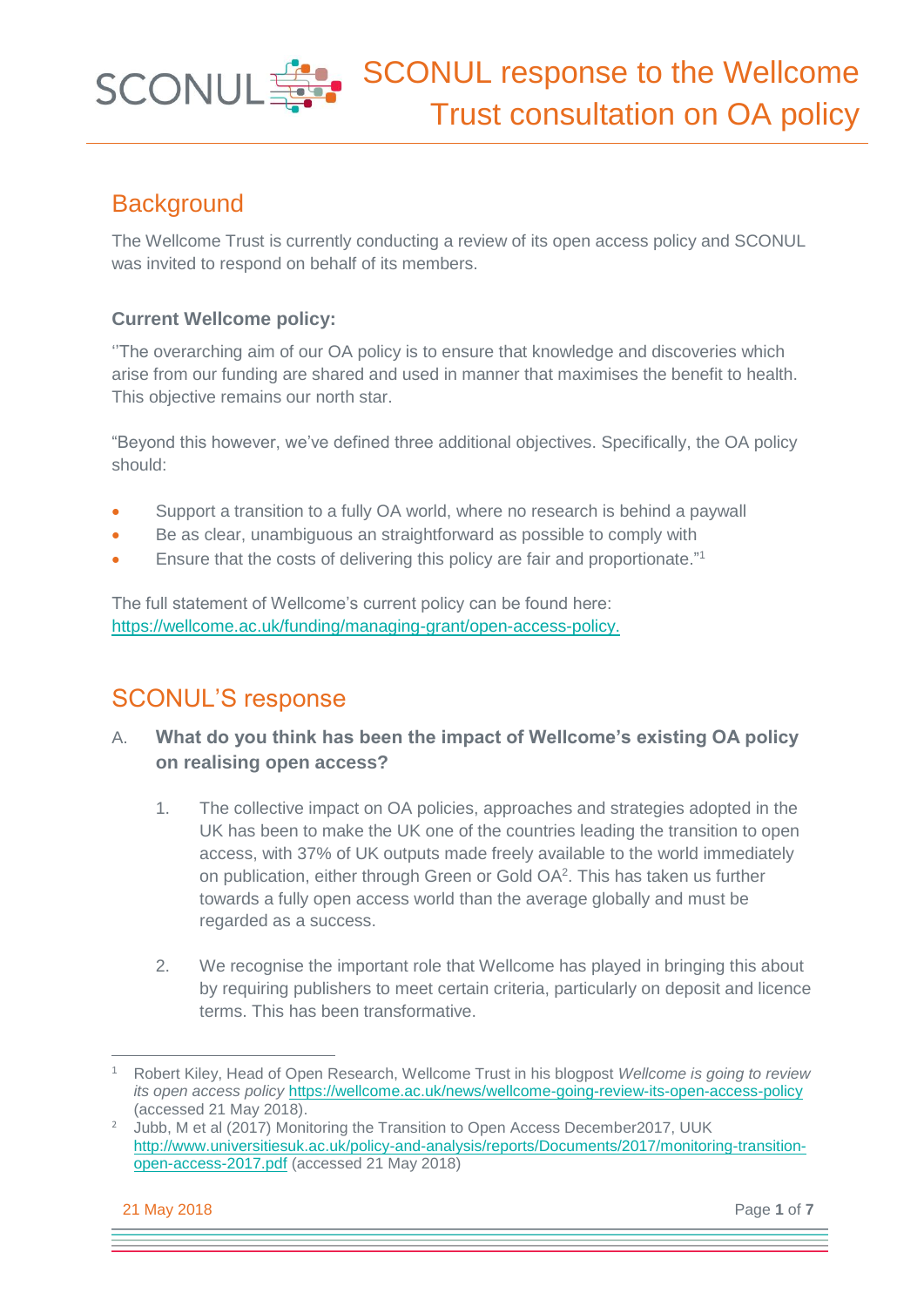- 3. Over the last eight years, Wellcome has consistently taken a leadership position, both in terms of the public debate on open access policy and as an early adopter of open access policies. Wellcome's open access policy has therefore been highly influential in the UK climate, disproportionately so compared to its (significant) funding of UK research.
- 4. It would be difficult to isolate fully the impact of Wellcome's OA policy from other factors. Certainly the policy of the funding council's REF open access policy has also been a powerful agent of change, leading to higher levels of awareness among researchers of open access.
- 5. We are still at a relatively early stage in the transition to open access, and there are a number of factors which suggest that, should open access policies remain static, progress towards a shared goal of a fully OA consortia world, where nothing is behind a paywall, is likely to slow or stall. Progressive funder policies are absolutely key to maintaining momentum in the transition.
- 6. These factors are as follows:
	- 6.1 The progress which has been made to date has come at a high financial and administrative cost to funders and institutions. It is not clear that funders and institutions can afford to continue to meet those costs, whether or not UKRI follows RCUK in supporting institutions through an OA block grant. (Expenditure on APCs has at least quadrupled between 2013 and 2016, and the average cost of an APC has increased by 16% over the same period). Potential impacts include (a) funding being directed toward the large publishers at the expense of smaller publishers, Pure Gold OA journals, OA consortia and new entrants and (b) some institutions withdrawing from deals with the larger publishers, restricting their researchers' access to the latest findings.
	- 6.2 Jisc Collections has led the way internationally in the establishment of offsetting deals as the main tool for controlling costs of the tradition to OA. However, certain of the largest publishers have remained wholly opposed to such an approach and continue to benefit from ''double dipping'' in terms of high subscription charges for ''big deals'' and high cost APCs. While this option remains open to publishers, there is a clear financial disincentive in place for them to adopt off-setting arrangements or to transition to read and publish approaches, despite strong moral pressure to do so.
	- 6.3 Offsetting deals have had a positive effect on controlling costs and appear to underpin the slower rise of hybrid journal prices. This approach is being picked up internationally and is a powerful driver of change. However, a negative side effect has been to cement in the power of the larger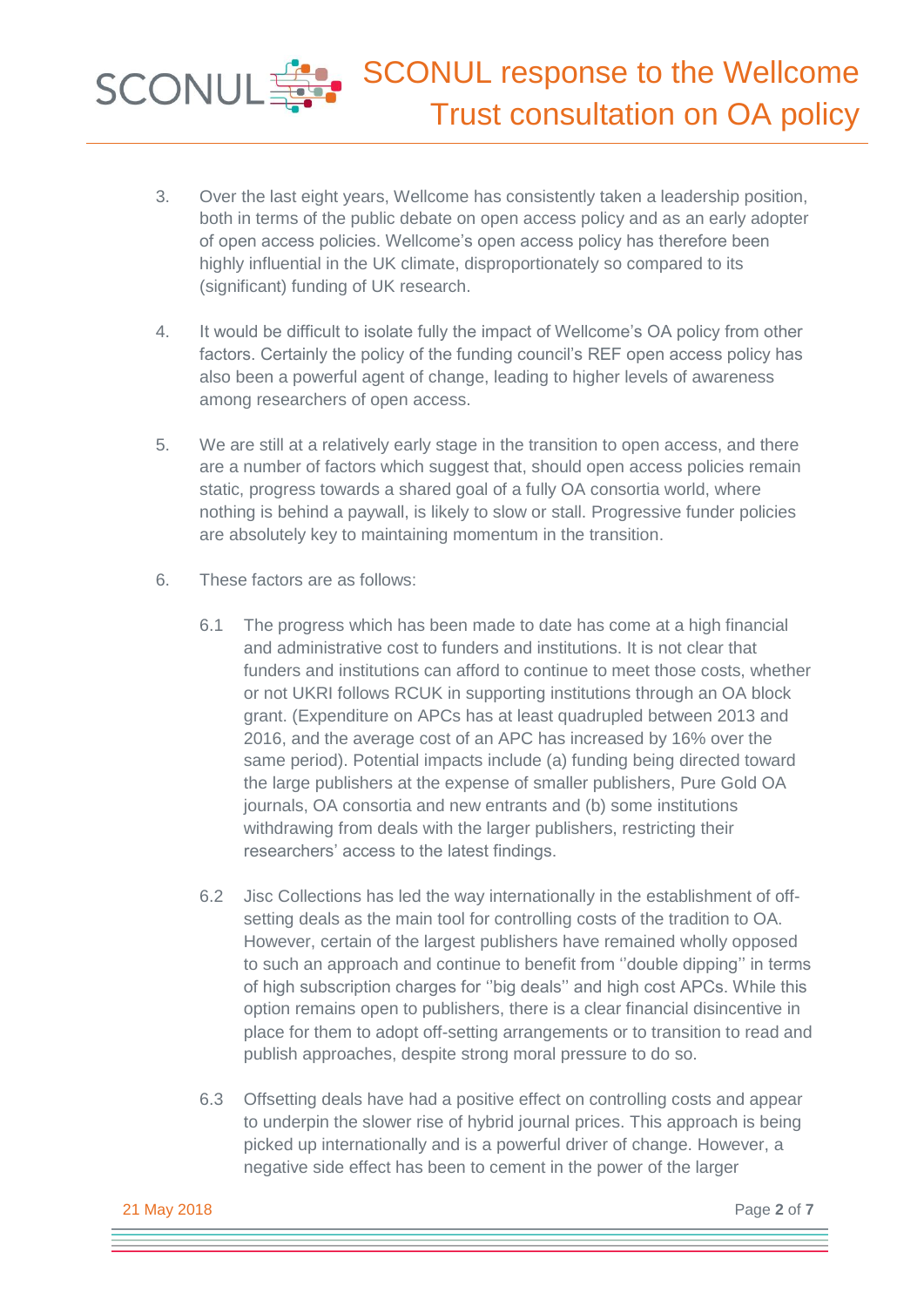# SCONUL SCONUL response to the Wellcome Trust consultation on OA policy

publishers at the cost of smaller publishers and new entrants, including Pure Gold OA publishers, as library budgets are stretched to meet the costs of these deals. In addition, as these deals have negotiated on the basis of subscription and APC costs, they can be seen as reinforcing the subscription model.

- 6.4 While publisher early adopters of offsetting arrangements may have benefited from first mover advantage, the impact of this is likely to lessen over time and we may see some attempt to move back to more traditional approaches if these are allowed to continue alongside offsetting models. Libraries, HE leaders and funders will need to collaborate to a greater degree in future to ensure that we are being as effective as we can in resisting such pressures.
- 6.5 We are at very early stages of read and publish deals which arguably bring us closer to our shared ideal of ''nothing behind a paywall''. We need to create an environment in the UK and beyond in which these approaches can be fostered if we want these publishers to maintain an engagement with this approach. This includes funders working with colleagues internationally to coordinate, and where possible align, objectives, strategies and requirements.
- 6.6 The Finch report<sup>3</sup> envisaged an open access future in which giving authors greater control over the publication costs of their research would result in an effective ''market'' in APCs. There is no clear evidence that such a market exists. Instead, because of entrenched behaviours around appointment and preferment, Journal Impact Factor (JIF) appears to remain the overwhelming driver behind decisions about where to publish. It appears there is no correlation between JIF and the cost of APCs, suggesting instead that the cost of an APC may be being used by publishers as a proxy for the prestige of a journal and that publishers may be using JIF as a mechanism to drive up APC prices. Hence, the key driver for price control of APCs envisaged in the Finch report is missing. While negotiators do their best to control costs, their scope for doing so is necessarily limited, even with effective collective engagement with negotiations with libraries, HE leaders and funders.
- 7. For these reasons, we argue that, while Wellcome and other funder open access policies have been instrumental in bringing about change, without further development of those progressive policies, we are in danger of being locked in to a high-cost state of permanent and increasingly expensive ''transition'' where

<sup>&</sup>lt;sup>3</sup> Finch Group (2012). Accessibility, sustainability, excellence: how to expand access to research publications, Report of the Working Group on Expanding Access to Published Research Findings https://www.sconul.ac.uk/sites/default/files/documents/finch-report-final.pdf (accessed 21 May 2018)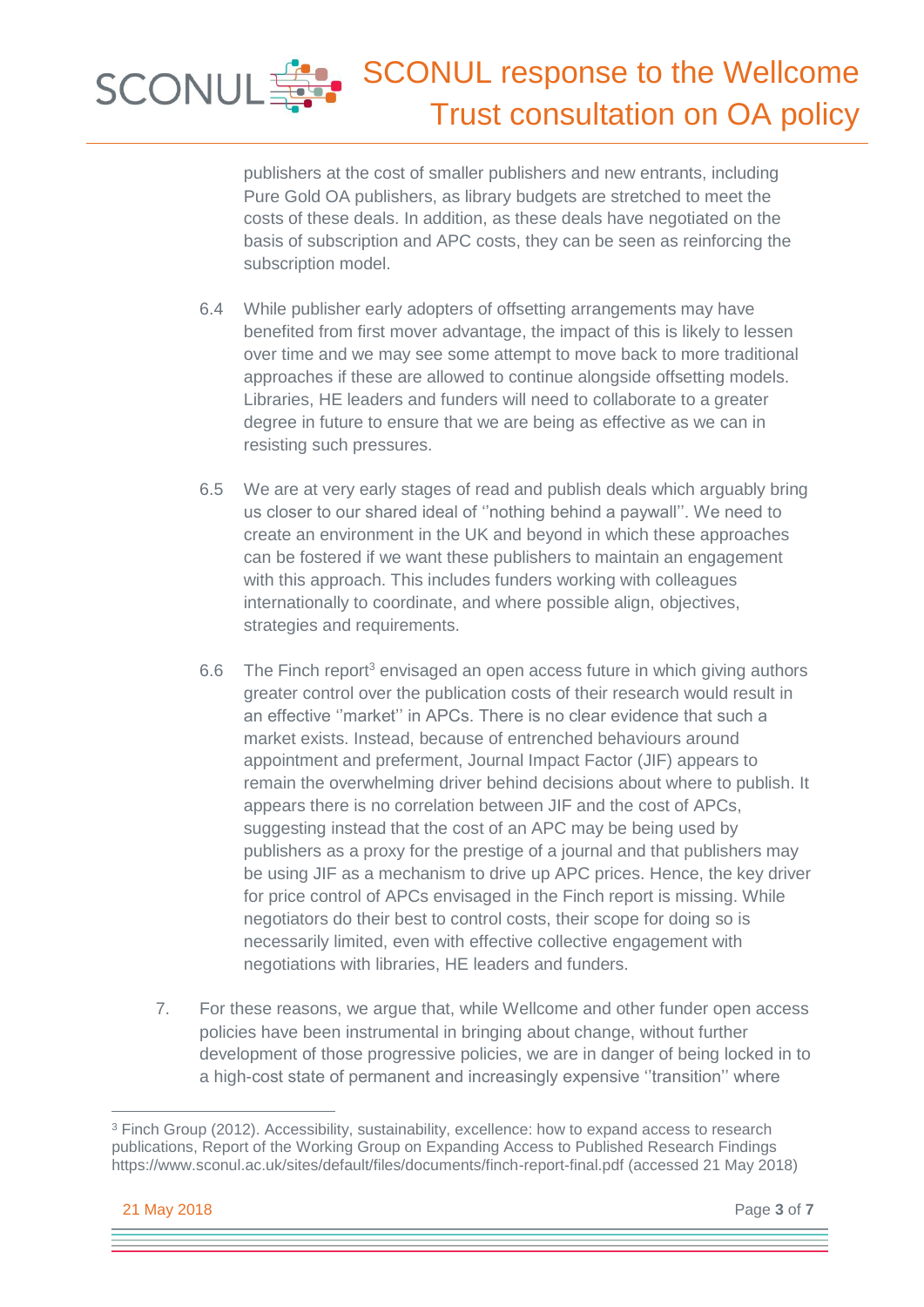SCONUL response to the Wellcome SCONUL SEP Trust consultation on OA policy

> funding for APCs is normalised as an additional income stream and not as a mechanism to support transition.

### B. What are the main reforms or developments needed to ensure 100% of Wellcome-funded research outputs are OA? Please highlight the reform that you believe to be the most important.

- 1. The management of OA APC funds through institutions has been challenging because publisher processes have not been developed to streamline payment at the article level. The workflows for paying APCs are labour-intensive and messy for authors and their institutions, despite considerable investment by institutions in infrastructure to inform and support authors and to ensure, and report on, compliance.
	- 2. One option would be for Wellcome to change the way APC funding was supported (for example, pay APCs directly to publishers). There are potential benefits and challenges to this approach.
	- 3. We appreciate that this approach would help Wellcome track APC payments and ensure that all outputs meet the requirements of its own policy. It would also remove some of the administrative burden from institutions.
	- 4. However, while we don't believe that involvement of the author in the process of paying APCs has delivered the sensitivity to price envisaged in the Finch report, it has undoubtedly raised awareness of open access among researchers. This is highly desirable. (SCONUL member institutions continue to report a mixed picture on levels of understanding of open access among researchers, including of the overall objective of opening up access of the world's knowledge.)
	- 5. Such an approach would also have drawbacks around (a) ensuring compliance where joint funders are involved (b) making negotiation of offsetting deals more challenging by removing the link between institution and article and (c) removing the institution as the primary point of information and advice for authors.
	- 6. An alternative approach to smoothing the process of paying APCs and tracking payments would be to require publishers to improve their workflows and automate processes. It is highly surprising that a full eight years on from the development of OA funder policies this has yet to occur. For the reason stated above, we would prefer this approach as it does not remove the author from the process.
	- 7. We believe that it should be a requirement for all publishers of Wellcome-funded research outputs to have signed up to an enhanced service level agreement. An

21 May 2018 Page **4** of **7**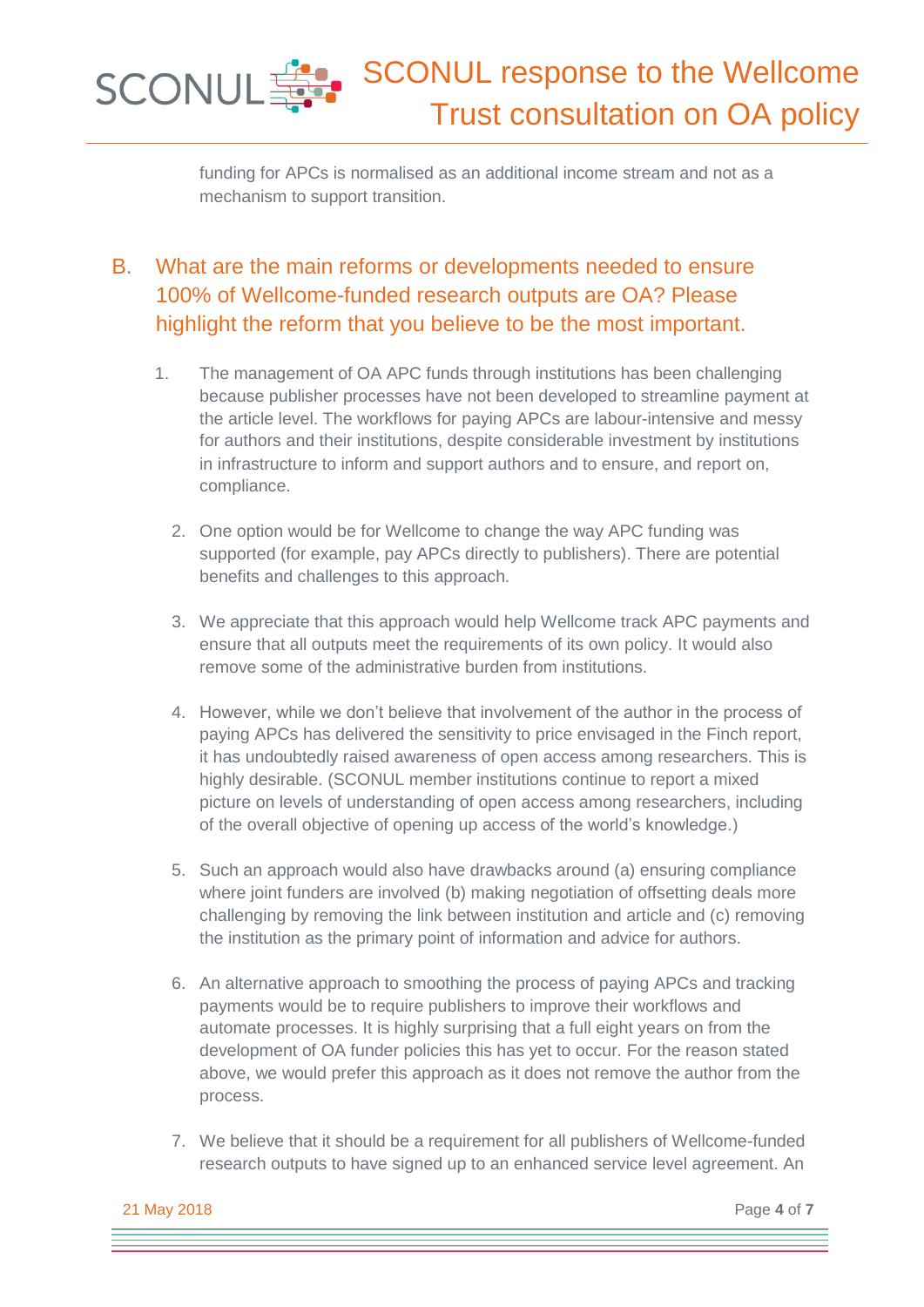#### SCONUL response to the Wellcome **SCONUL SET** Trust consultation on OA policy

SLA should cover automation; standards adoption, automated repository deposit, metadata, as well as licensing, deposit and reporting and should include a commitment to participate in the developing OA support infrastructure for example Jisc Publications Router.

### C. Wellcome wishes to support a transition to a fully OA world, where no research is behind a paywall irrespective of who funded it. In your opinion what action is required to enable this transition?

- 1. While we are concerned about the growth of hybrid Gold OA publishing in the UK for the reasons stated above, we do not suggest that Wellcome prevents its funds being used for publication in all such journals. This is because (a) there are hybrid models, such as the Springer Compact deal, which do not hinder the transition to open access and (b) a blanket ban would be contrary to academic freedom in that publishers would struggle to make a transition to fully OA publishing models while other countries have such varied approaches to open access.
- 2. Therefore, we argue instead that funders, including Wellcome, should not cover the cost of APCs in hybrid journals which do not meet certain requirements. Payment should only be allowed if and when:
	- There is an acceptable offsetting scheme in place, and
	- There is also a compliant green OA option with full access after 6 months or APC costs should be less than £2000 per article (all in), decreasing £100 per year for next 5 years.
- 3. What constitutes an acceptable offsetting deal is likely to incorporate a range of objective and subjective measures, including, but not limited to, a significant discount on subscription plus APC costs of 75% or more and a commitment to making the offsetting arrangement transitory.
- 4. We recommend that funders, representatives of institutions and Jisc Collections work together to agree criteria and approaches to offsetting schemes, and consider whether individual publisher proposals meet those criteria.
- 5. It is our view that the successful development of off-setting agreements in the UK and elsewhere shows that this is an approach open to all subscription-based publishers. Therefore the introduction of such a funder criteria could not reasonably be held to be a curb on academic freedom but is a matter of publisher choice.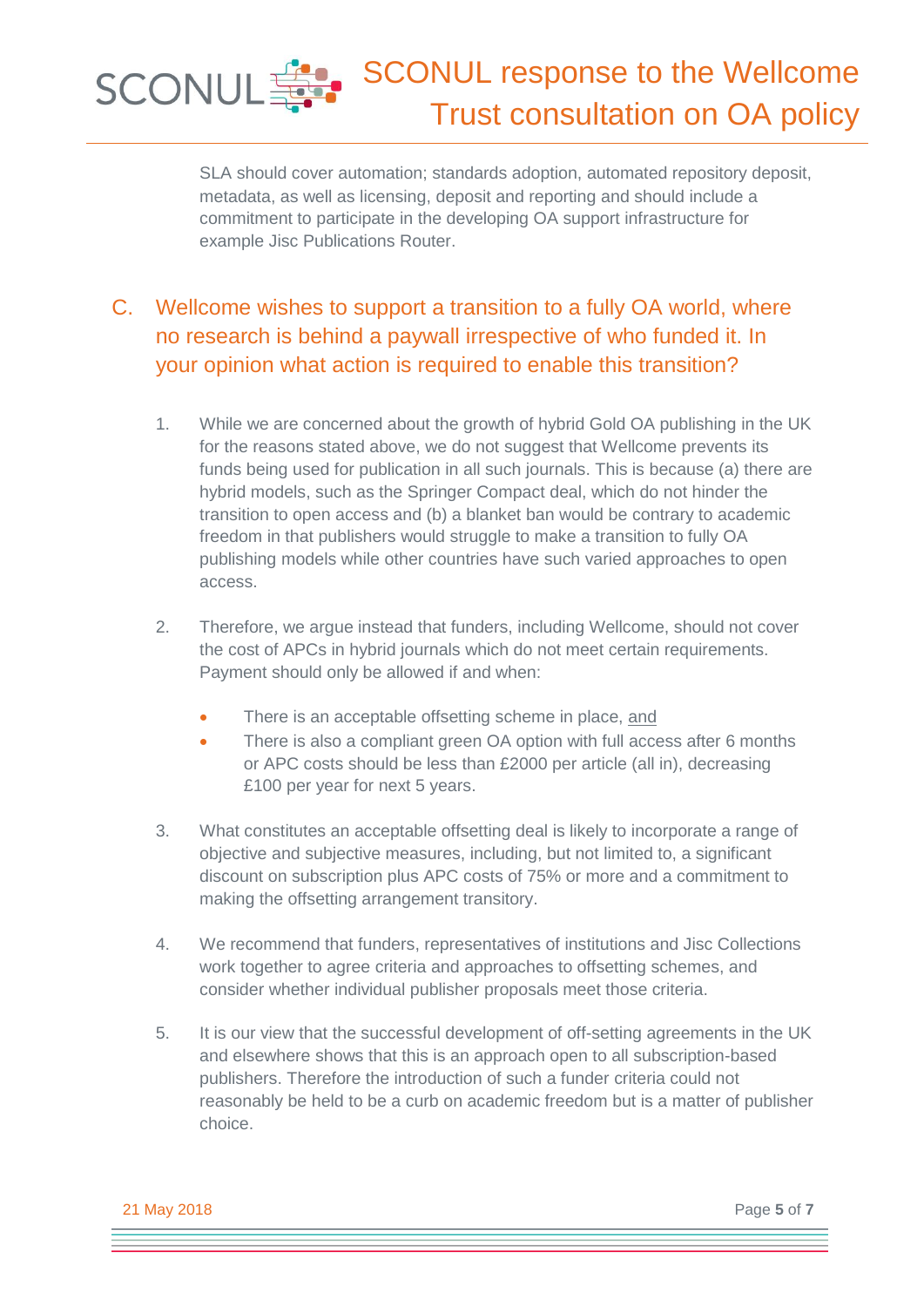# SCONUL FREE SCONUL response to the Wellcome Trust consultation on OA policy

- 6. A significant minority of SCONUL members have a ''green first'' policy for open access publishing, particularly among teaching focused institutions. Many have not been in receipt of RCUK block grant funding for OA. Outside of STEM research, Green OA is seen as the primary approach to making outputs open access.
- 7. Given these factors, we are suggesting that all funder OA policies, including Wellcome's align around a set of common conditions for publishing in hybrid journals, including reference to OA.
- 8. On balance, we believe harmonisation of policies particularly on embargoes and processing approaches is necessary whilst still incorporating an element of progression in policy. The current arrangements causes considerable confusion for researchers and increases the likelihood of non-compliance with funder policies. Harmonisation would also allow institutions to reduce associated administration costs.
- 9. We strongly support initiatives such as the Wellcome Open Research platform. Wellcome's strong reputation among academics suggest that it will continue to gain significant support among academics and it provides a powerful alternative to traditional publisher models.
- 10. SCONUL believes that funders should not pay the cost of APCs over a certain level irrespective of whether they are published through hybrid journals. There is no evidence that authors are ''shopping on price'' when considering where to publish, and there are very few other mechanisms for control of APC costs. (Some institutions will cap the amount they will provide to an author for gold OA publishing, but this is not a widespread approach and negotiators are doing their best to control costs of APCs within the current policy framework but this is challenging.)
- 11. Hence, despite their name, the cost of APCs does not appear to relate to the cost of producing an article but instead acts as an unreliable proxy for quality as discussed above. Publishers' costs are not at all transparent, but the profit levels enjoyed by the largest publishers are widely known.
- 12. Placing a cap on the cost of APCs is a necessary step in the transition to open access because no other effective mechanism exists for controlling costs. In addition, it ensures that APC costs have some relation to the cost of publication and disassociates APC costs levels from the JIF.
- 13. We note that, given APC costs are not related in any meaningful way to journal production costs or controlled by market forces, setting a cap is very likely have the effect of publisher APC prices clustering near or at the maximum level. This should be expected and planned for. We propose that this suggests the cap